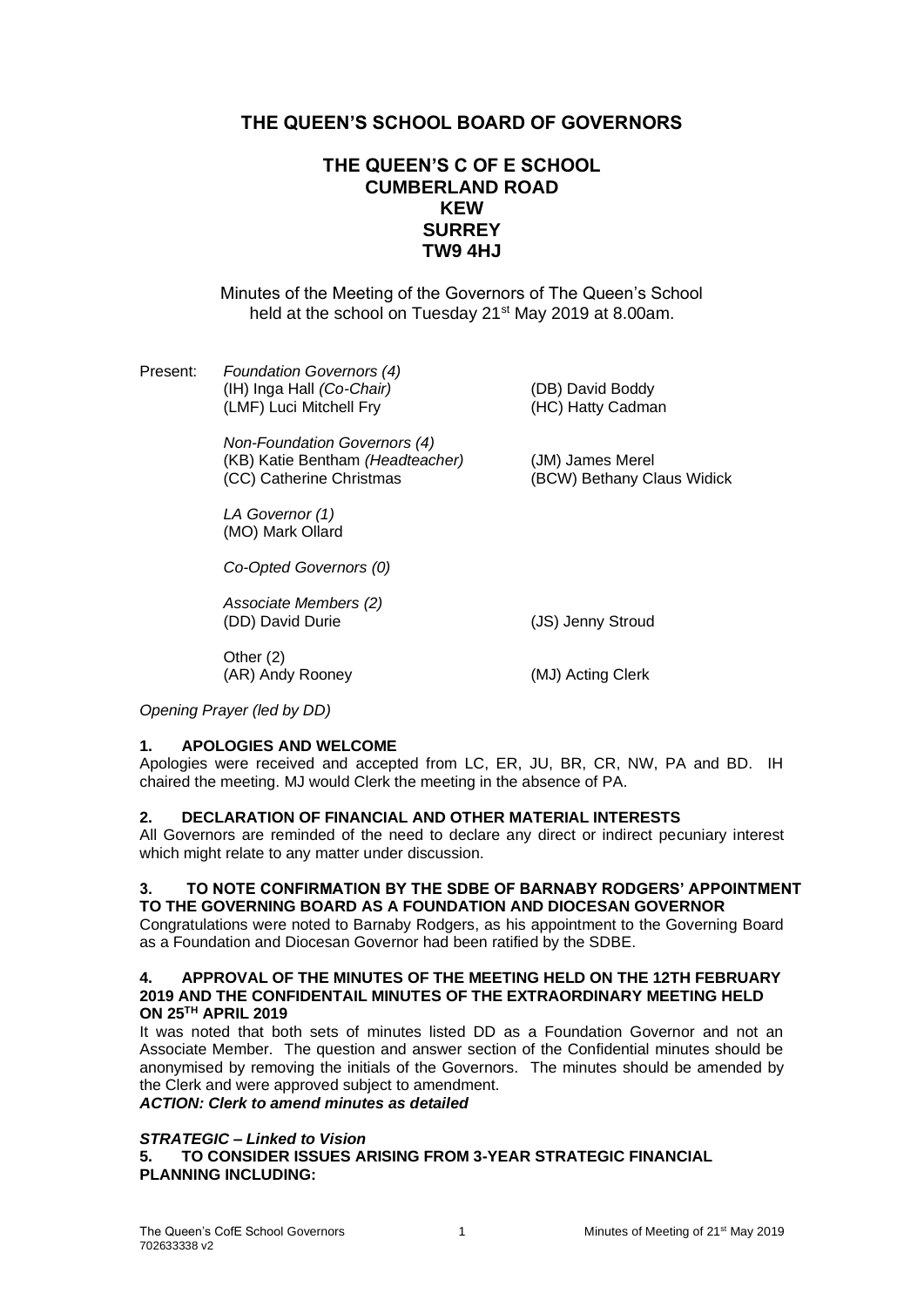#### **- RECEIVING AN UPDATE ON SUSTAINING OUR FINANCIAL FUTURE REGARDING COMMUNUNICATIONS TO THE SCHOOL COMMUNITY**

## **- UPDATE ON VAT ISSUES RE CAPITAL EXPENDITURE**

## **- UPDATE ON GOVERNOR LIABILITY INSURANCE**

#### *Update on sustaining our financial future regarding communications to the school community:*

The Finance report to the Governing Board was circulated prior to this meeting. MO and AR reported that the school finances are in a better place than previously thought, with contributing factors being that the school is currently at full capacity and we have a generous parent body and donor (RNST).

However, the potential risks are that in the future we have a reversal of a full school, there is a fall in birth rate, the RNST withdraw funding, the PSA does not continue to contribute as they currently do owing to the full PSA committee leaving at the end of the academic year and a new committee yet to be appointed..

The aim is for a zero outturn. An issue which we need to carefully consider is whether, and if so when, we will be asking for more money from parents, and what form we want that message to take. After discussion on the various options for this, and based on the report which MO and AR have provided, it was agreed that a short video will be produced with MO being questioned on school finance.

Final points to note are that the number of unspent donations equals £155k of spend and that this is a large deficit budget but for very clear reasons.

**Q**: Will the Head be going back to the PSA with regards to the unrestricted funds agreed in December?

**A**: The funding from the PSA was agreed in December to cover one year.

**Q**: Could we go back to the PSA before the FGB in June and get an agreement in principal for continued funding before the year is up and there is a change to the PSA leadership and to the school Headship?

**A**: The next PSA meeting will be in July, after the next FGB so this is something which can be considered further closer to that time.

It was noted that as the New Reception Parents meeting is on  $4<sup>th</sup>$  July and the PSA AGM will be in the 2/3<sup>rd</sup> week of July, it would be useful to have the script and video ready for these meetings.

It was agreed that the script and video are to be ready for review at the next FGB, when it will be confirmed if the video will go the New Parent meeting and on to the school and Governor website.

**Q:** What is the key risk factor if pupil numbers were to drop, e.g. what would be the effect of a 5% drop in pupils on role?

**A:** The school receives £3.5k per child, a 5% drop would equate to £73.5k*.*

## *ACTIONS: MO, LC and JU will work on the script MO, JU, JM & CR to film the video KB will provide an update on leaver numbers for the next FGB.*

## *Update on VAT issues re capital expenditure:*

AR and IH provided an update. The VAT risk identified has now been brought down to a likely maximum exposure of £22k. AR has approached two VAT expert firms to seek advice on reducing this further. The VAT risk can be broken down into three categories/three sets of questions have been identified. It should be noted that we may receive a positive outcome on one but not on others. The final numbers will be brought to the next FGB if available by then. AR was thanked for his work on this.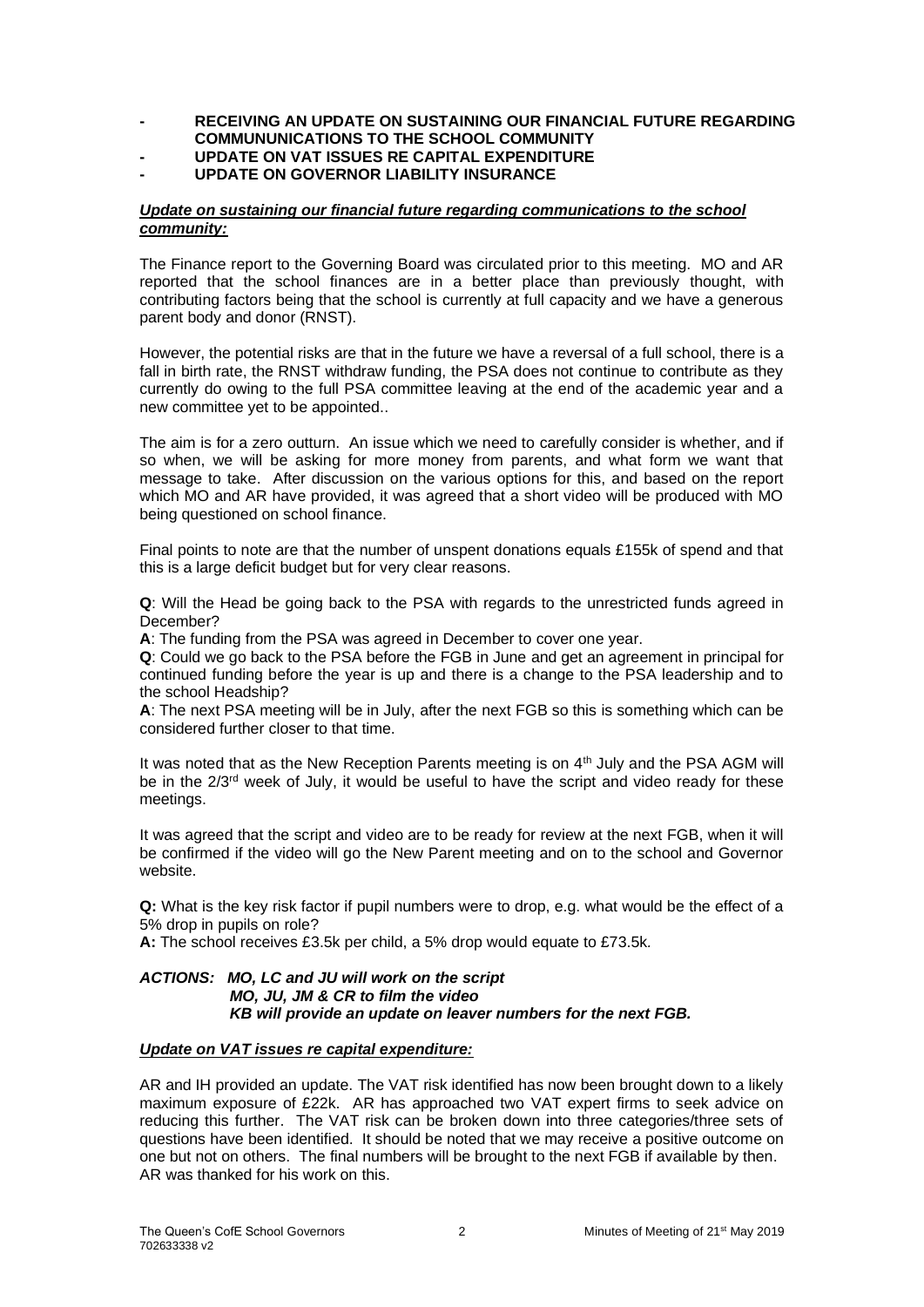**Q**: What have we learnt from this experience?

**A**: Future RNST donation bids are to add VAT components to ensure there are enough reserve.

## *Update on Governors Liability Insurance:*

IH and LMF summarised the issue as raised at previous meetings. IH and LMF have met to discuss the issue of financial solvency and governor liability further. IH/LMF reported their conclusion that that due to the improvement in Finances the liability insurance issue has been resolved. There is a standard insurance policy, Governors are insured and don't have personal liability as long as they are acting in good faith. LMF was thanked for her work on this.

## **6. TO DISCUSS AND APPROVE EXPENDITURE FOR CLASSROOM FURNITURE**

The summary sheet and furniture quotes were circulated prior to the meeting. The spec was drawn up for replacing chairs and tables in Years 2- 6. The lowest quote was received from Westcountry Group. The quote received is just for classrooms, existing furniture which is still in good usable order will go to the group rooms.

It was noted we had not been able to spend the donation received from RNST for a bid submitted to replace furniture.

**Q**: Can we recycle the existing furniture?

**A**: The Russian school have expressed an interest in the furniture we are looking to replace.

#### *ACTION: AR will look into recycling the furniture and follow up with the Russian School.*

The Governing Board agreed to the proposal of the Westcountry quote and the disposal of the existing furniture.

*AR left the meeting at 8.35am*

## **7. TO DISCUSS AND PLAN FOR THE GOVERNING BOARD SELF EVALUATION**

IH reminded governors of the detailed file which LC and DD had put together before the last Ofsted. This now requires updating and there are a number of categories with naturally fall into different committees which will be followed-up post meeting.

**Q**: Would it be possible to evaluate how the Governing Board works e.g. structure of committees, how the Governing Board works, frequency and length of meetings as we seem to have a great number?

**A**: It has been approximately a year since the Governing board structure was last reviewed with these issues in mind. Whilst something to consider further, reducing the number of meetings but increasing their length could be a false economy*.*

KB noted that she has some anecdotal research from other schools and can make this available if needed.

## **8. TO RECEIVE VERBAL FEEDBACK ON GOVERNOR VISITS DURING W/C 04/02/2019**

CC reported that nine visits took place and eight reports have been received to date. All reports have previously been circulated and have all been very positive. Thank you to everyone for making these visits a success.

The next visits will take place the week commencing  $8<sup>th</sup>$  July (Curriculum week) and reports will be required. Governors are invited to attend collective workshop and/or an event. Dates for the Phase Meetings are as follows: Phase 1 on 20<sup>th</sup> June, Phase 2 on 26<sup>th</sup> June and Phase 3 on 27<sup>th</sup> June.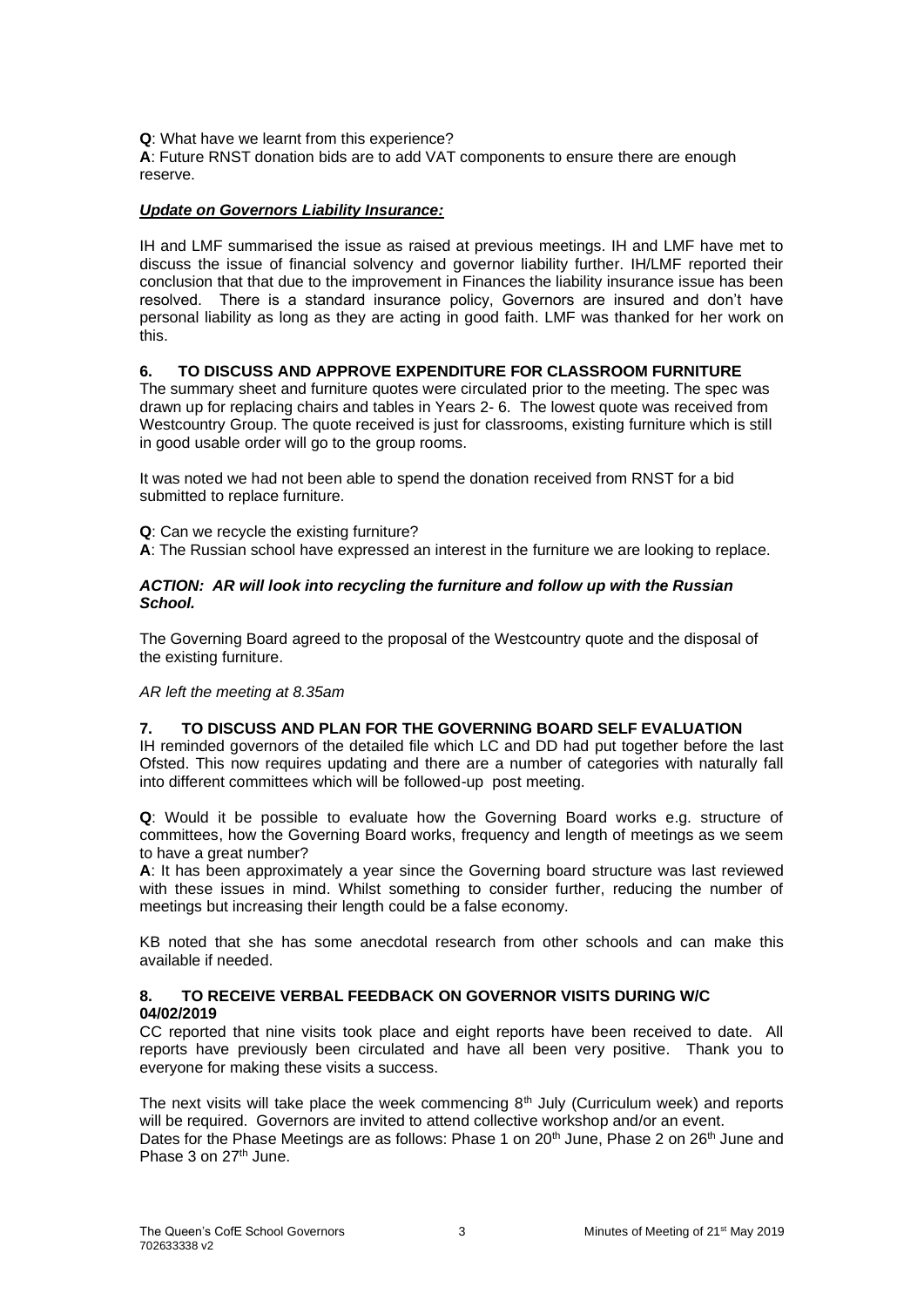## **9. TO NOTE THE HEADTEACHERS REPORT**

There are currently 418 pupils on roll with vacancies in Reception and Year 6.

There have been 14 reportable accidents to date, although none have been for reasons of concern.

The Co-Heads are in place for September. HW has been appointed as the temporary Assistant Head. Following the resignation of AC, shortlisting for the SENCO took place yesterday. One interview will take place today and a further three will take place next week. Two class teachers have resigned since the Headteacher's report was written. Shortlisting has taken place for class teachers and back fill for HW. Interviews will take place over the next few weeks. We received 2 applicants for the maternity cover. TA's haven't been looked at yet.

**Q**: Is there still value in having TAs, as other schools are looking at reducing the number of TAs in the classroom?

**A**: We have a number of high quality, well trained TAs at Queen's.

**Q**: Are interventions run by TAs and is there a link between the increase in the number of interventions and funding from the PSA?

**A**: There is a small increase but not a direct impact.

There is to be a review of the heating issue, KB and IH will be attending with Paul Forrest (SDBE) and various representatives from the ESFA and B&K . This is following the positive response received last October to the overheating issue. The review (following the subsequent investigation to price up the solution) will focus on deciding who pays, how this will go ahead and the expectation.

**Q**: How are the pupils coping?

**A**: They appear to be taking it in their stride but we haven't had any really hot weather yet to test it for the 3rd year.

The SIP report was circulated prior to the meeting. Karen Feeney discussed this at the Away Day. It was acknowledged there are certain issues in various year groups around Maths mastery.

There will be Peer review after Easter from St Edmunds as part of the Peer Review project and writing. A written report will be received based on their findings and this will be reviewed.

The Peer review quota has not been mapped this is due to a Peer review not being carried out by another school because of an issue arising. Therefore, a self-review was carried out.

#### *ACTION: KB will bring notes on Peer Review to the next FGB*

**Q**: How do Governors address the SEN achievement gap?

**A**: Chairs should identify areas to focus on through their committees. However, this is usually discussed through the Curriculum and Standards committee.

## **10. TO RECEIVE A SAFEGUARDING REPORT FROM THE HEAD TEACHER**

**(standing item)**

There is an online system for CPOMS however there are potential issues around GDPR.

#### *ACTION: KB will sift through the paperwork and see what needs to be sent to other Schools.*

*MO left the meeting at 9am*

#### **11. TO NOTE RECENT CHANGES TO THE TERM DATES FOR NEXT ACADEMIC YEAR (2019/20)**

The board noted that the November Inset day had been removed. There will now been 3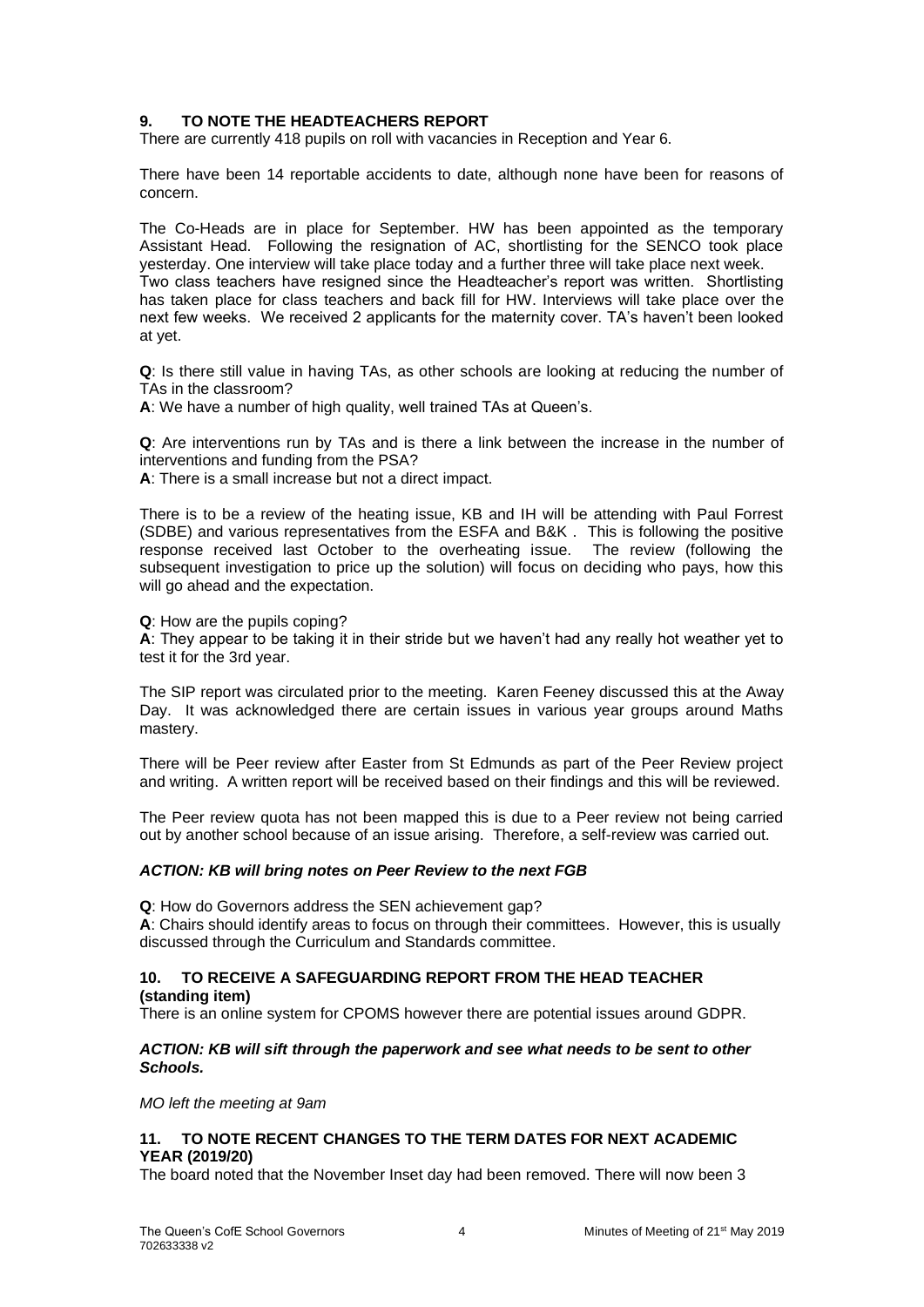Inset days at the beginning of the new school year in September 2019. The inset dates for 2020/21 have been set as 2,3,4 September 2020 (with the pupils returning on the  $7<sup>th</sup>$  September),  $4<sup>th</sup>$  January 2021 and the 28<sup>th</sup> May 2021.

## *ACTION: JS to circulate list of dates*

## **12. TO NOTE OUTCOME OF THE ANNUAL PUPIL/PARENT SURVEYS**

IH reported on ER's behalf in her absence that the Pupil survey has been completed by pupils but results are not yet available. In the Parent surveys School negative feedback has been received regarding school lunches have and BD will continue to work on this. Parents currently complete 1 survey per family and not per child. A number of positive comments have been received with regards to individual teachers and this has been fed back.

# **13. TO RECEIVE A REPORT FROM PREMISES ON LAST YEAR'S YEAR 5 CATEGORY**

**A SCHOOL TRIP AND STATUS OF THIS YEAR'S YEAR 6 CATEGORY A SCHOOL TRIP** IH reported the Year 6 school trip is going ahead with all but a small handful attending, and positive feedback has been received from parents. The Year 5 risk assessments have been approved by the Premises committee. Both trips are popular and have a good uptake.

*JM left the meeting at 9.05am*

## **14. TO PROVIDE AN UPDATE ON THE PROGRESS OF THE GREEN WALL**

IH confirmed sign off is currently being sought on the look of the Green Wall and the plants to be used to achieve this.

## **15. TO DISCUSS AND PLAN FOR REFRESHING THE GOVERNOR SKILLS AUDIT**

IH hopes to get the Skill Audit circulated in the next few weeks and requested Governors to to complete the document once it has been received. Identifying skills gaps is an important part of our planning for next year and governor recruitment/training.

*CC left the meeting at 9.19am*

#### **16. TO RECEIVE A VERBAL REPORT FROM THE CHAIRS, INCLUDING PROGRESS OF THE SCHOOL VISION PLAN AND ITEMS OF GENERAL SIGNIFICANCE CONSIDERED BY THEIR COMMITTEES, SHOULD BE DRAWN TO THE ATTENTION OF THE FGB AND TO NOTE THE FOLLOWING:**

**Premises** – nothing further to report

**Curriculum & Standards** – nothing further to report.

**Finance** – nothing further to report.

**Kairos** – nothing further to report.

**Pastoral** – nothing further to report.

**Pay & Personnel** – Apologies were given for the late circulation of the committee minutes. Nothing further to report

**Admissions** – 145 applications were received for Reception 2019/20. All were ranked, there were 12 tricky applications. Those that had applied under Social & Medical need required an individual response by letter. Several of these tricky applications related to incomplete clergy forms. Places were offered as follows on National Offer Day (16th April 2019):

Criterion  $1 = 1$ Criterion  $2 = 0$ Criterion  $3 = 0$ Criterion  $4 = 1$ Criterion  $5 = 16$ Criterion  $6 = 17$ Criterion  $7 = 1$ Criterion  $8 = 23$  $Total = 59$ 

The 60th place has been allocated to a child who has named Queen's in their EHCP.

One appeal has been received to date, however a second is expected. Each appeal costs the school £250 and several hours of the Headteachers time attending the hearing. There is also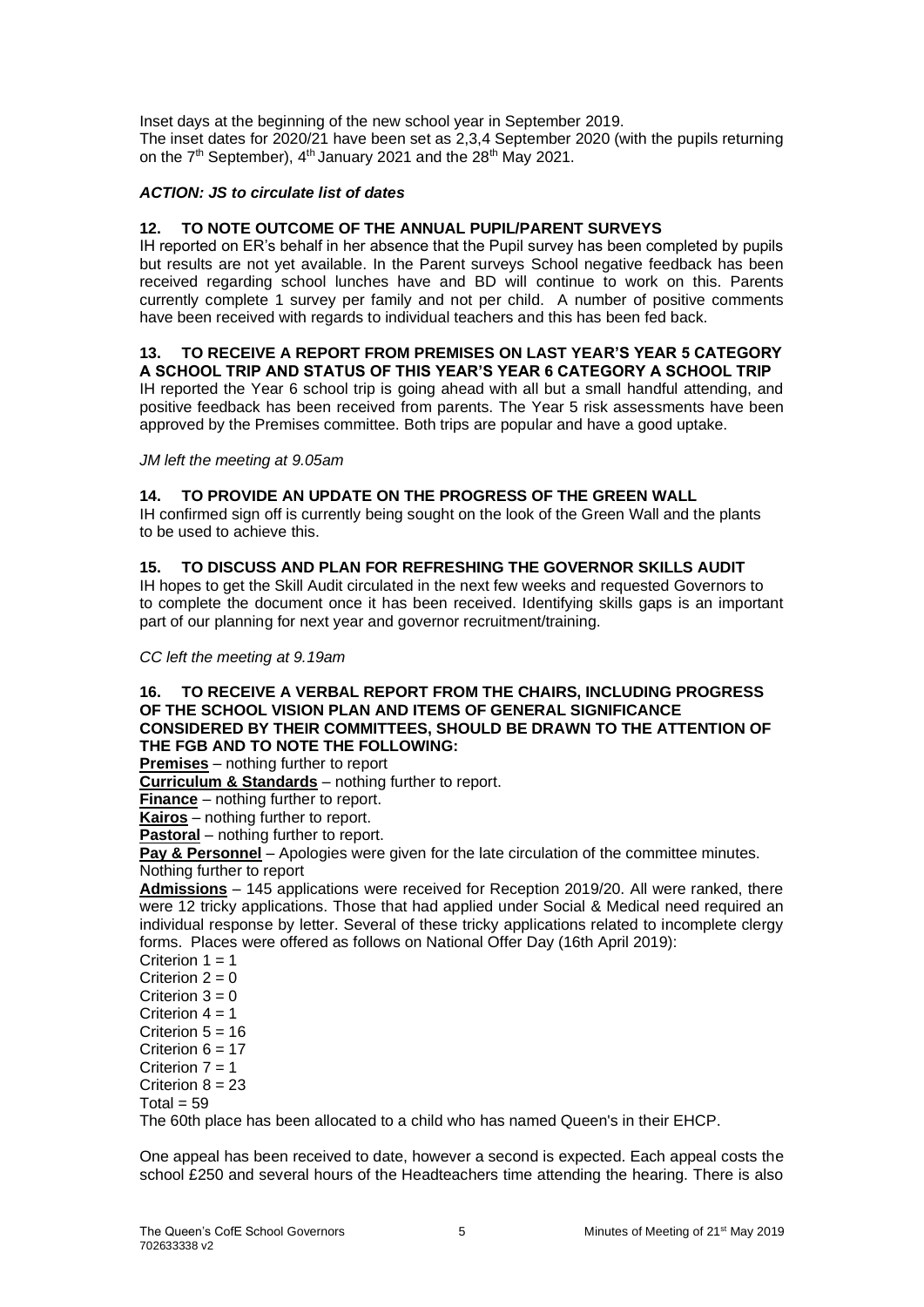a great deal of time put into preparation of paperwork by the Admissions administrator and Admission Committee Chair. The hearings will take place in July.

There are currently 32 applicants on the waiting list, 3 of which were late applications. To date we have received one rejection and 1 deferred entry. 2 further places will hopefully be offered out today.

The website needs to be updated in relation to admissions under Criterion 2 which should be amended to state that documentary evidence must be sent to the school and not to the Local Authority, It was also noted that currently the Headteacher is spending at least two hours a week giving prospective parents tours of the school.

**Q**: How much time did LMF spend on the Reception Admissions and was it a requirement? **A**: Approximately a week had been spent on from the start of the process to dealing with the queries. It was felt that as it is the Admissions Committee chair's responsibility to ensure that the policy is adhered to it was necessary for this level of involvement. It was also noted that this was the first time the Admission administrator and the Admission Committee chair had gone through the whole Admission cycle; it was felt that next year should be a lot slicker. The PA to the Headteacher is also the Admissons administrator and admissions takes up 80% of her time.

The Governing board thanked LMF, KB and MJ for their work on Admissions.

**Steering** – not met.

# *STATUTORY* **17. FOR NOTING**

**i. Co-Chairs' Report** 

LC and IH would like to meet with all Governors before the end of the year. Committee Chairs are to provide the Clerk with full copies of papers from their meetings.

#### *ACTION: IH will put together a brief note on the key changes to the Governors Handbook for the next FGB*

#### **ii. Verbal Policy Progress Report** *(Standing Item)*

CC is continuing to work on the policy update on the policies due for review.

## **18. TO RECEIVE UPDATE ON GOVERNORS TRAINING**

LC is seeking assistance with the capturing of all types of training undertaken by Governors. It was noted that not all new Governors have completed the Induction/Basic training and safeguarding training. This has been set out for each committee. It is unclear if Governors are not doing the training or whether they are just not recording it. Governors who feel the need for further instructions on what training is required and/or instructions on how to connect to the CPD online training will receive this.

## **19. TO RECEIVE AN UPDATE ON FORTHCOMING SOCIAL EVENTS**

The Staff Thank you event was well attended and well received by staff members. Positive feedback was received from Governors with regards to contributing money.

The Governors' Drinks night in May was cancelled due to a conflict of diaries.

Sports Day is on Wednesday  $10<sup>th</sup>$  July and the Governors will be running a beverage stall, all Governors are encouraged to take a shift.

The Governors discussed organising a farewell to the Headteacher.

*HC left the meeting at 9.30am*

*OTHER*